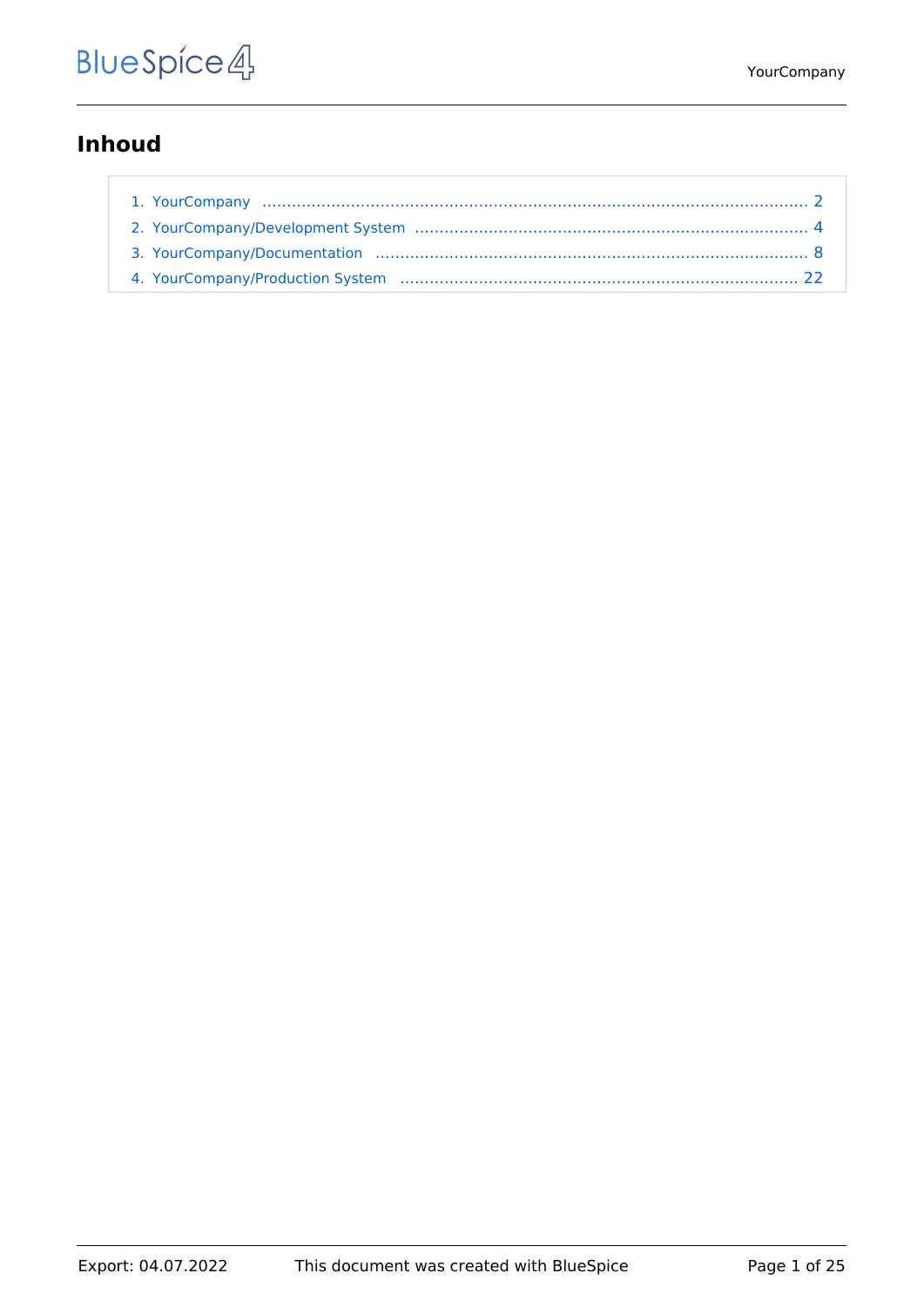## <span id="page-1-0"></span>**YourCompany**

| <b>Headquarters</b> Munich |         | <b>Contact since</b> | 2017 | <b>Status</b>    |            |
|----------------------------|---------|----------------------|------|------------------|------------|
| Partnership                | no      | <b>Account</b>       | Doe, | <b>Technical</b> | Schreiber, |
|                            | Partner | <b>Manager</b>       | lohn | <b>Contact</b>   | Horst      |

1. [YourCompany/Development System](#page-3-0) ([Contract Type](https://nl.demo.bluespice.com/wiki/Eigenschap:Contract_Type): Subscription) **Contracts** 2. [YourCompany/Documentation](#page-7-0) ([Contract Type:](https://nl.demo.bluespice.com/wiki/Eigenschap:Contract_Type) Subscription) 3. [YourCompany/Production System](#page-21-0) [\(Contract Type](https://nl.demo.bluespice.com/wiki/Eigenschap:Contract_Type): Subscription)

|                | 2022-07-04                                                                                                    | Maak ver                                                                |
|----------------|---------------------------------------------------------------------------------------------------------------|-------------------------------------------------------------------------|
|                | Recente verslagen:                                                                                            |                                                                         |
| <b>Minutes</b> | $\bullet$<br><b>Production System</b><br><b>Development System</b><br>$\bullet$<br>$\bullet$<br>Documentation |                                                                         |
|                | afwijken van de verwachting.                                                                                  | Het deel "]]" van de zoekopdracht is niet begrepen.De resultaten kunnen |

| 4 Technical notes for Maintenance and Support manufactured manufactured and Support manufactured and Support manufactured manufactured and Support manufactured and Support manufactured and Support manufactured and Support |  |
|-------------------------------------------------------------------------------------------------------------------------------------------------------------------------------------------------------------------------------|--|
|                                                                                                                                                                                                                               |  |
|                                                                                                                                                                                                                               |  |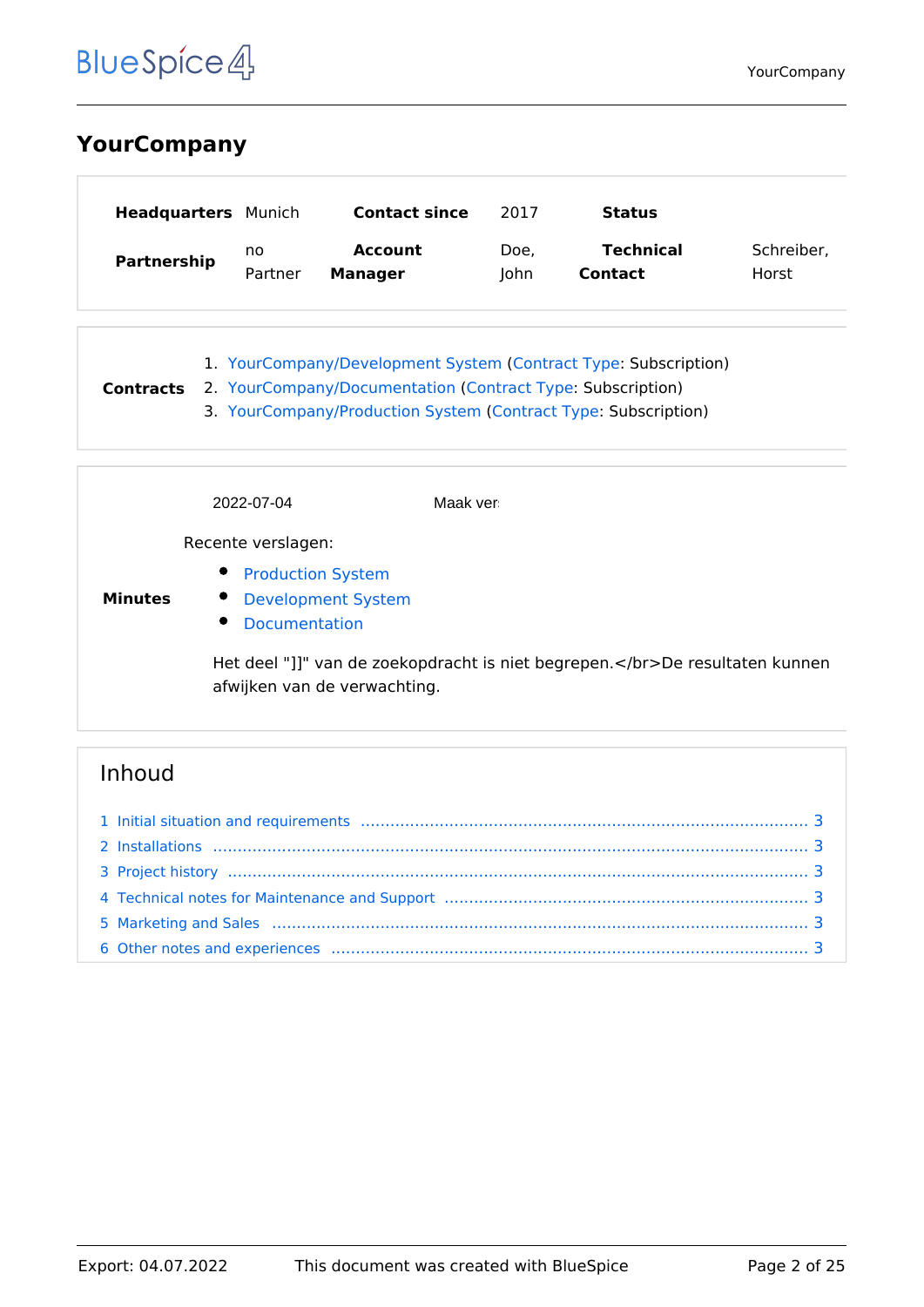## <span id="page-2-0"></span>Initial situation and requirements

YourCompany came to us in February 2017 to build a wiki system. MediaWiki was tested as an alternative and was not user-friendly enough. In addition, it lacked many functionalities of BlueSpice.

### <span id="page-2-1"></span>Installations

Create a new installation profile.

Project: [YourCompany/Development System](#page-3-0), Project: [YourCompany/Documentation,](#page-7-0) Project: [YourCompany/Production System](#page-21-0)

Link to the Hallo Welt! internal test system:

### <span id="page-2-2"></span>Project history

| Year | Milestone        | <b>Contact</b> |
|------|------------------|----------------|
| 2017 | Setup Wikisystem | Sarah Naumann  |

### <span id="page-2-3"></span>Technical notes for Maintenance and Support

- External Access: VPN
- Internal deployment notes: no special features
- Special processes (e.g, maintenance cycles, cooperation partners, handling of staging system ...): IT-Systemhaus is the main service provider

## <span id="page-2-4"></span>Marketing and Sales

- Special contractual arrangements (maintenance, framework contract): none
- Usable screenshots: none

### <span id="page-2-5"></span>Other notes and experiences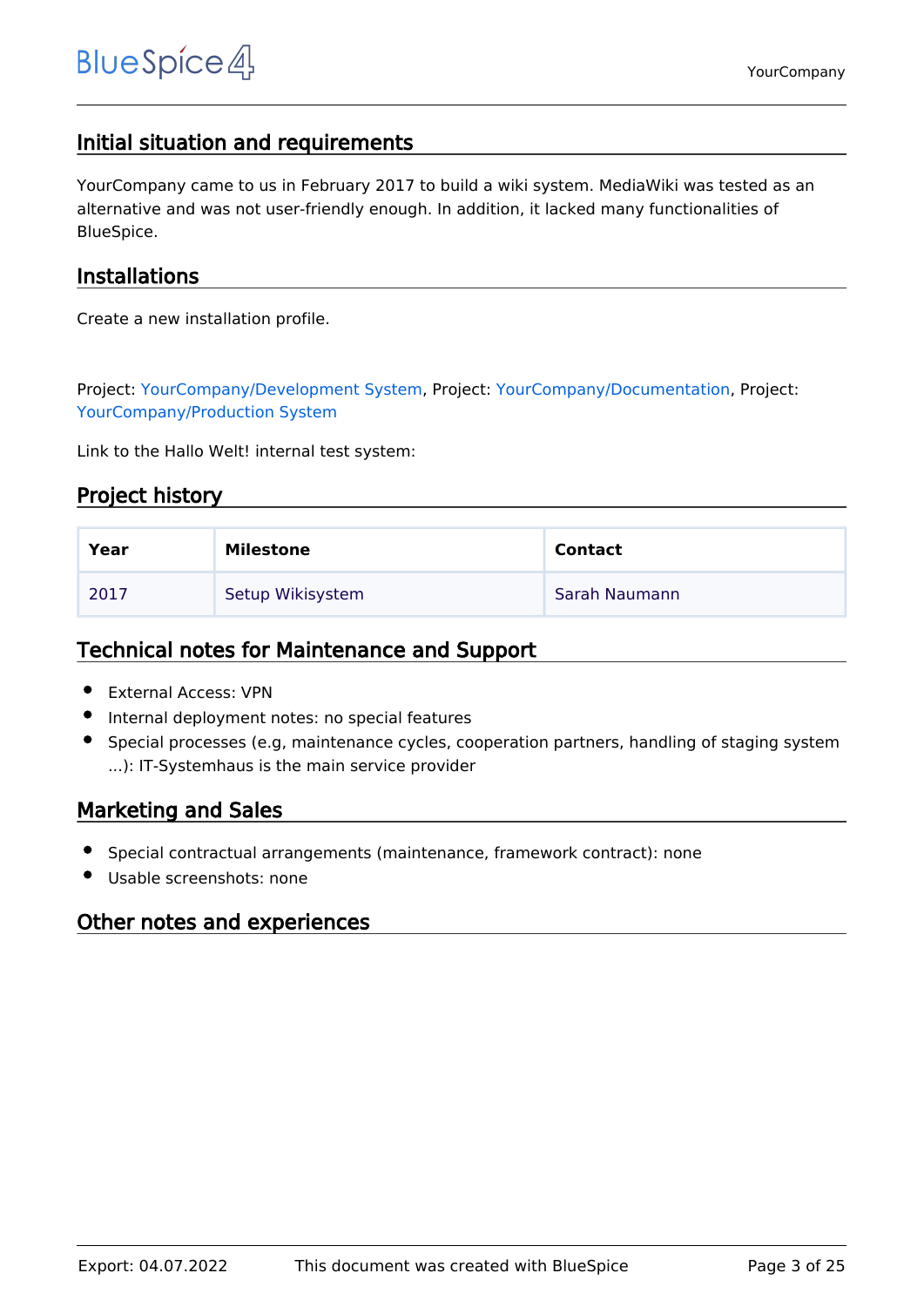## <span id="page-3-0"></span>**YourCompany/Development System**

| <b>Belongs to:</b>                   | YourCompany | Account<br><b>Manager:</b>                      | Doe,<br>John      | <b>Contract</b><br>Type: | Subscription                                 |
|--------------------------------------|-------------|-------------------------------------------------|-------------------|--------------------------|----------------------------------------------|
| <b>First</b><br><b>Installation:</b> | 2018/11/26  | Last Update:                                    | 019<br>/03<br>/26 | Performance<br>Level:    | Standard with<br>WikiFarm and<br>Development |
| Contract<br>Start:                   | 2018/09/03  | <b>Minimum</b><br><b>Contract Period: Years</b> | 2                 |                          |                                              |

Short Description Test system: BlueSpice 3 pro Standard with WikiFarm and Development

| 3 Installed programs (applications) manufactured contain manufactured programs (applications) manufactured by  |  |
|----------------------------------------------------------------------------------------------------------------|--|
| 4 Please note for updates (and all continuum continuum control of the control of the state of the state of the |  |
|                                                                                                                |  |
|                                                                                                                |  |
|                                                                                                                |  |
|                                                                                                                |  |
|                                                                                                                |  |
|                                                                                                                |  |
|                                                                                                                |  |
|                                                                                                                |  |
|                                                                                                                |  |
|                                                                                                                |  |
|                                                                                                                |  |
|                                                                                                                |  |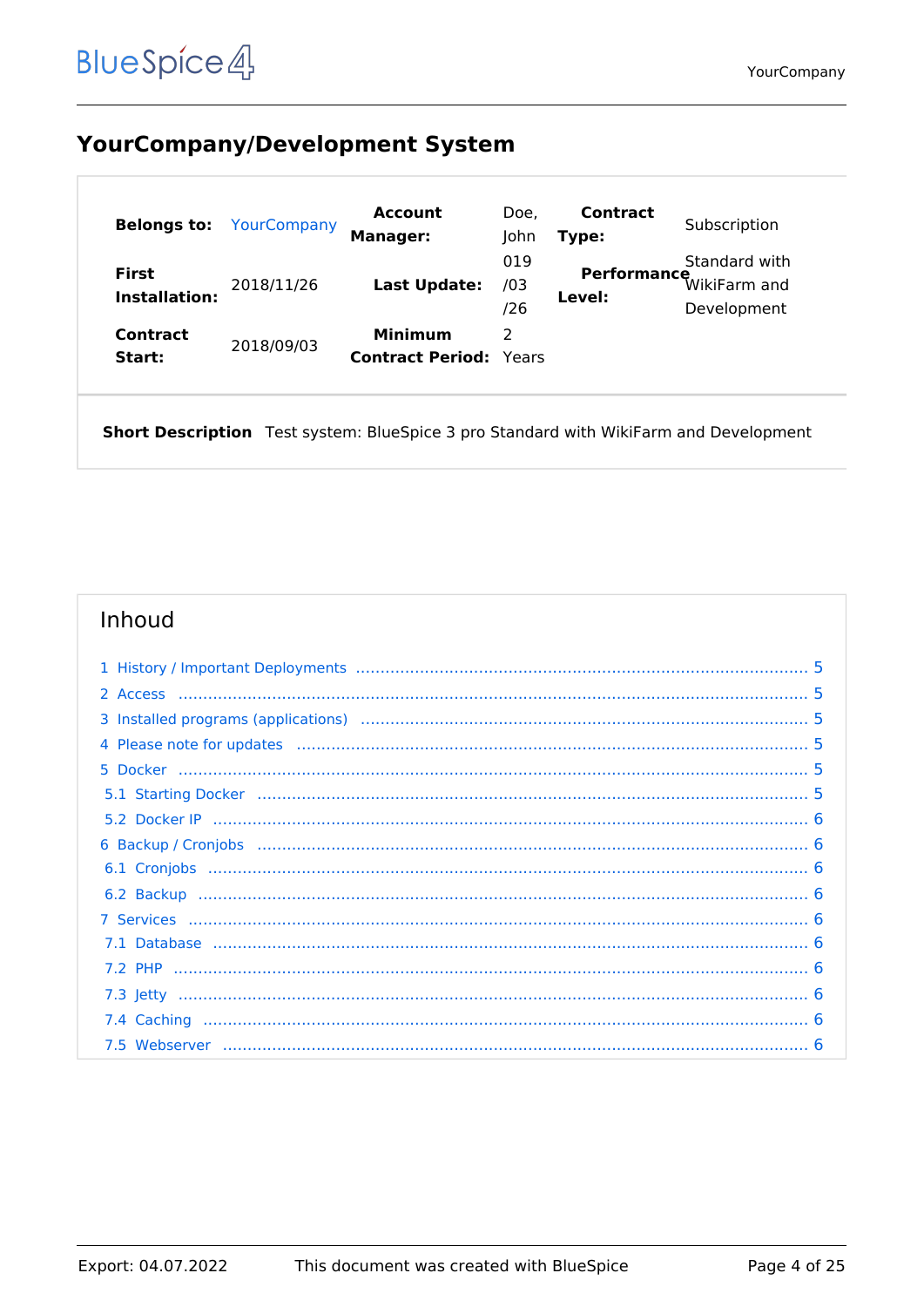## <span id="page-4-0"></span>**History / Important Deployments**

| <b>Protocol by</b>        | Sarah Naumann |
|---------------------------|---------------|
| <b>First Installation</b> | 2018-11-26    |
| <b>Update to 3.0.1</b>    | 2019-03-26    |
| <b>Update</b>             |               |

#### <span id="page-4-1"></span>**Access**

| <b>Remote Access</b>    | $VPN \rightarrow SSH$ |
|-------------------------|-----------------------|
| ID                      | a exNNNNN             |
| <b>Username for SSH</b> | ICA\a exNNNNN         |

## <span id="page-4-2"></span>**Installed programs (applications)**

| <b>URL</b>                  | https://wiki.yourcompany.com                                              |
|-----------------------------|---------------------------------------------------------------------------|
| <b>Domains</b>              | wiki.yourcompany.com<br>wikidoc.yourcompany.com                           |
| <b>Server Name</b>          | rz17.musterfirma.local                                                    |
| <b>Operating System</b>     | Ubuntu 16.04.                                                             |
| <b>BlueSpice Version</b>    | 3.0.1 per WikiFarm                                                        |
| <b>MediaWiki Version</b>    | 1.31.1                                                                    |
| <b>Deployment Package</b>   | Docker                                                                    |
| <b>Path to Docker files</b> | /data/bluespice/bluespice                                                 |
| <b>Authentication</b>       | SAML.php                                                                  |
| <b>Notes</b>                | Group assignment to instances in 099-<br><b>AdditionalPermissions.php</b> |

### <span id="page-4-3"></span>**Please note for updates**

Since it is currently not possible to set the permissions properly, the **delete** permission has been withdrawn from the **editor** DefaultSettings.php.

## <span id="page-4-4"></span>**Docker**

### <span id="page-4-5"></span>Starting Docker

```
docker run -d -v /data/bluespice/certificates:/etc/apache2/ssl -v 
/data/bluespice/bluespice/099-AdditionalPermissions.php:/var/www/bluespice/w
/settings.d/
         099-AdditionalPermissions.php -v
```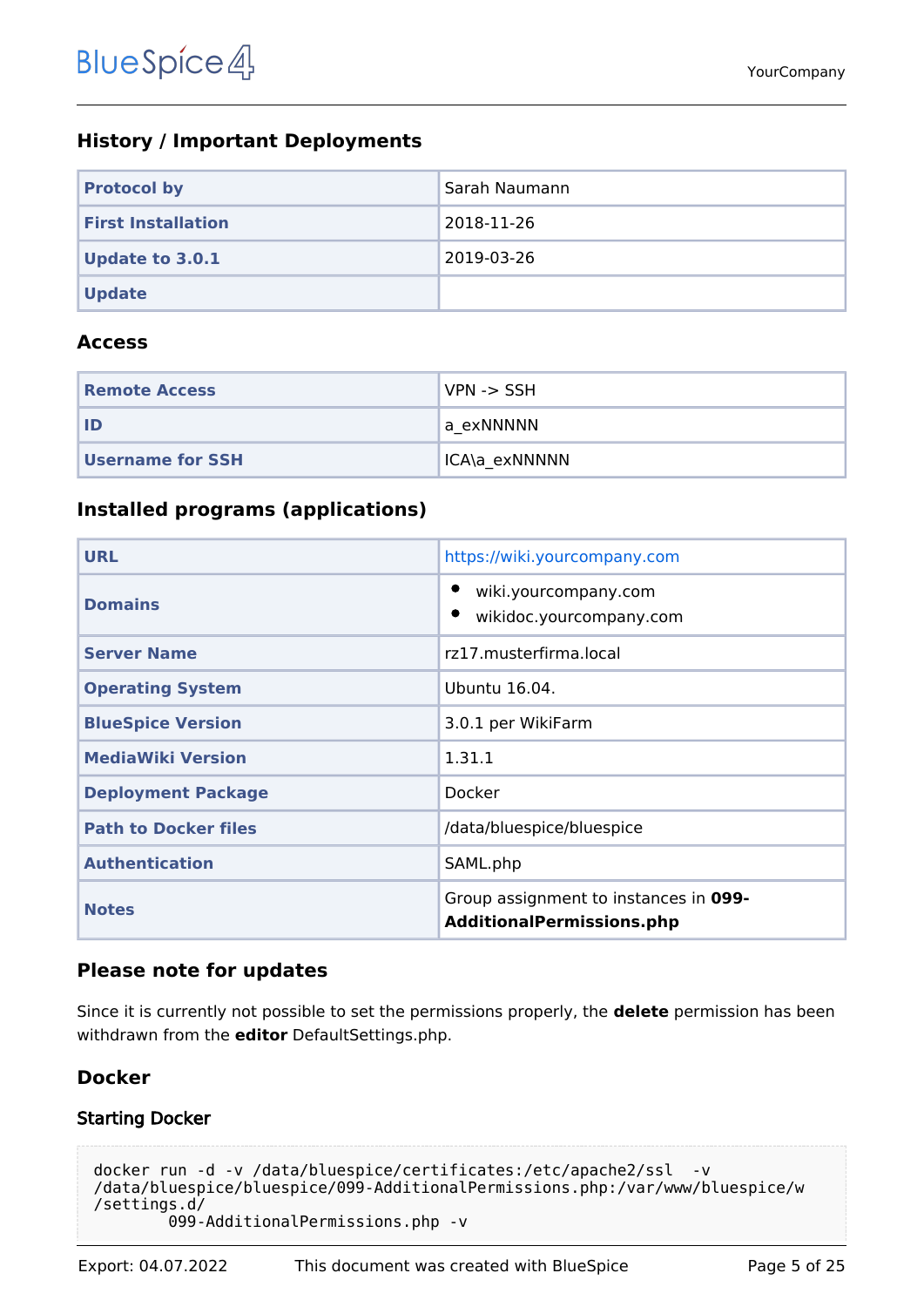YourCompany

```
/data/bluespice/database:/var/lib/mysql -v 
/data/bluespice/elasticsearch:/var/lib/elasticsearch -v 
/data/bluespice/bluespice:/opt/bluespice-docker -v /data/bluespice/backup:
/backup -v 
/data/backups-mediawiki:/import -e "TZ=Europe/Berlin" -lCE -t -p 80:80 -p 443
:443 
         -p 8000:8000 -p 8001:8001 1d85e6a800e9
```
#### <span id="page-5-0"></span>Docker IP

```
cat /etc/doc ker/daemon.json
{
         "bip": "172.19.10.1/24",
         "fixed-cidr": "172.19.10.1/24"
}
```
### <span id="page-5-1"></span>**Backup / Cronjobs**

#### <span id="page-5-2"></span>Cronjobs

| daily<br>runJobs |  |
|------------------|--|
|------------------|--|

#### <span id="page-5-3"></span>Backup

| <b>BackupDatabases</b> | daily |
|------------------------|-------|
|------------------------|-------|

#### <span id="page-5-4"></span>**Services**

#### <span id="page-5-5"></span>Database

| Program        | MariaDB |
|----------------|---------|
| <b>Version</b> | 10.1.37 |

#### <span id="page-5-6"></span>PHP

| <b>Version</b> | 7.0.30 |
|----------------|--------|
|                |        |

#### <span id="page-5-7"></span>Jetty

| Version<br>۔<br>$\sim$ |
|------------------------|
|------------------------|

#### <span id="page-5-8"></span>Caching

| $ $ opcache | Yes       |
|-------------|-----------|
| memcached   | <b>No</b> |

#### <span id="page-5-9"></span>Webserver

| Apache<br><b>Program</b> |
|--------------------------|
|--------------------------|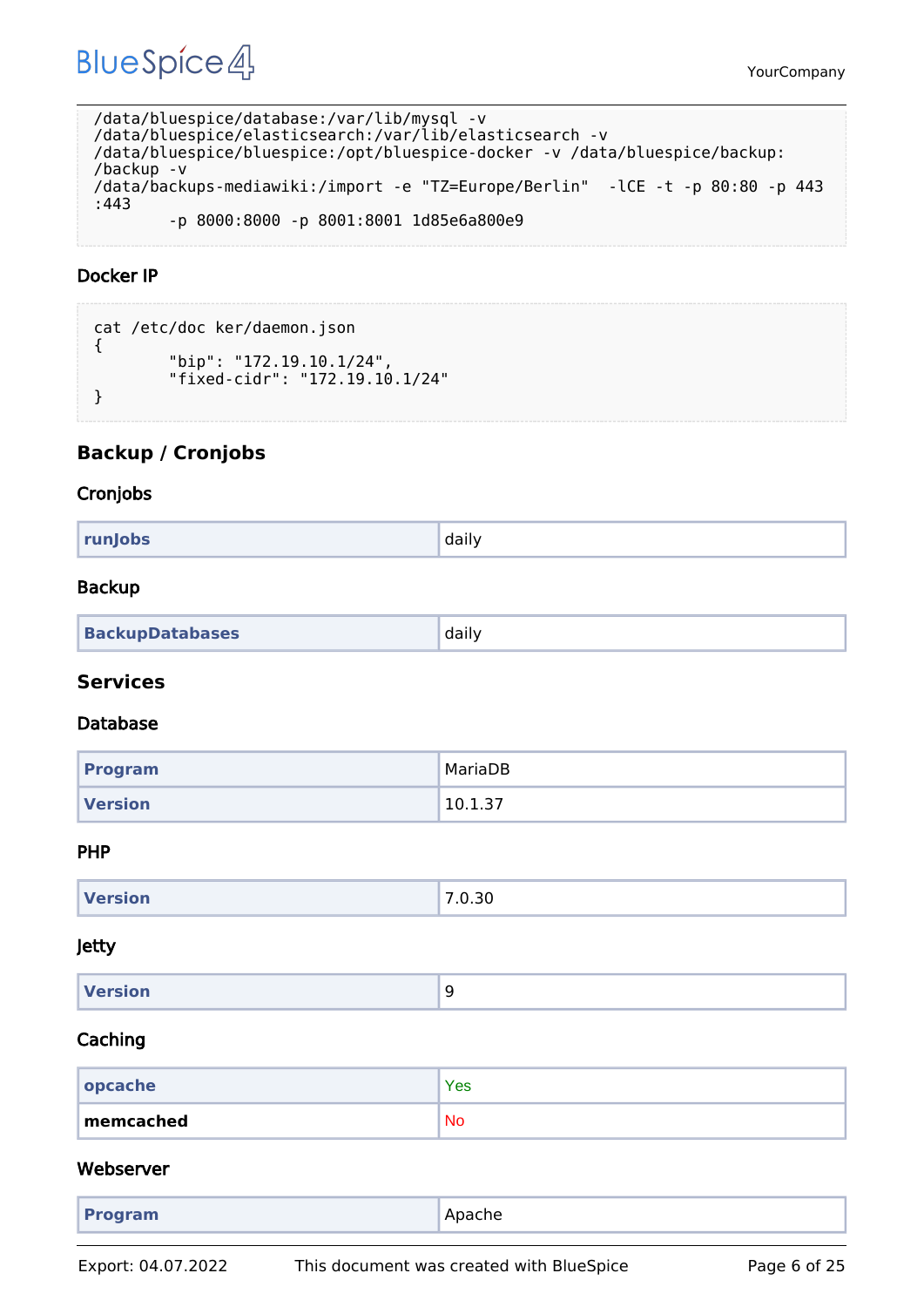| $\mathbf{v}$ |  |
|--------------|--|
| ___          |  |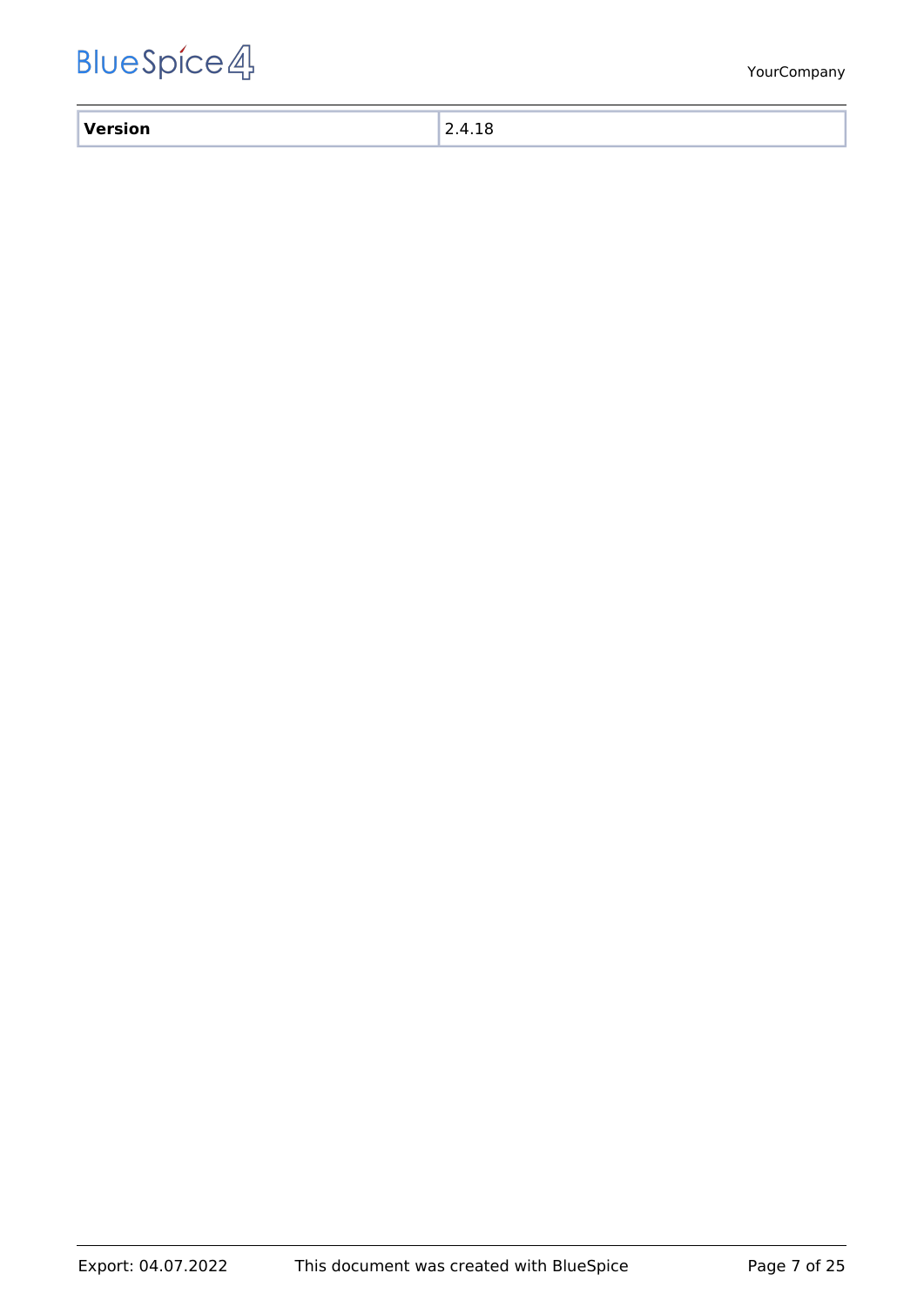## <span id="page-7-0"></span>**YourCompany/Documentation**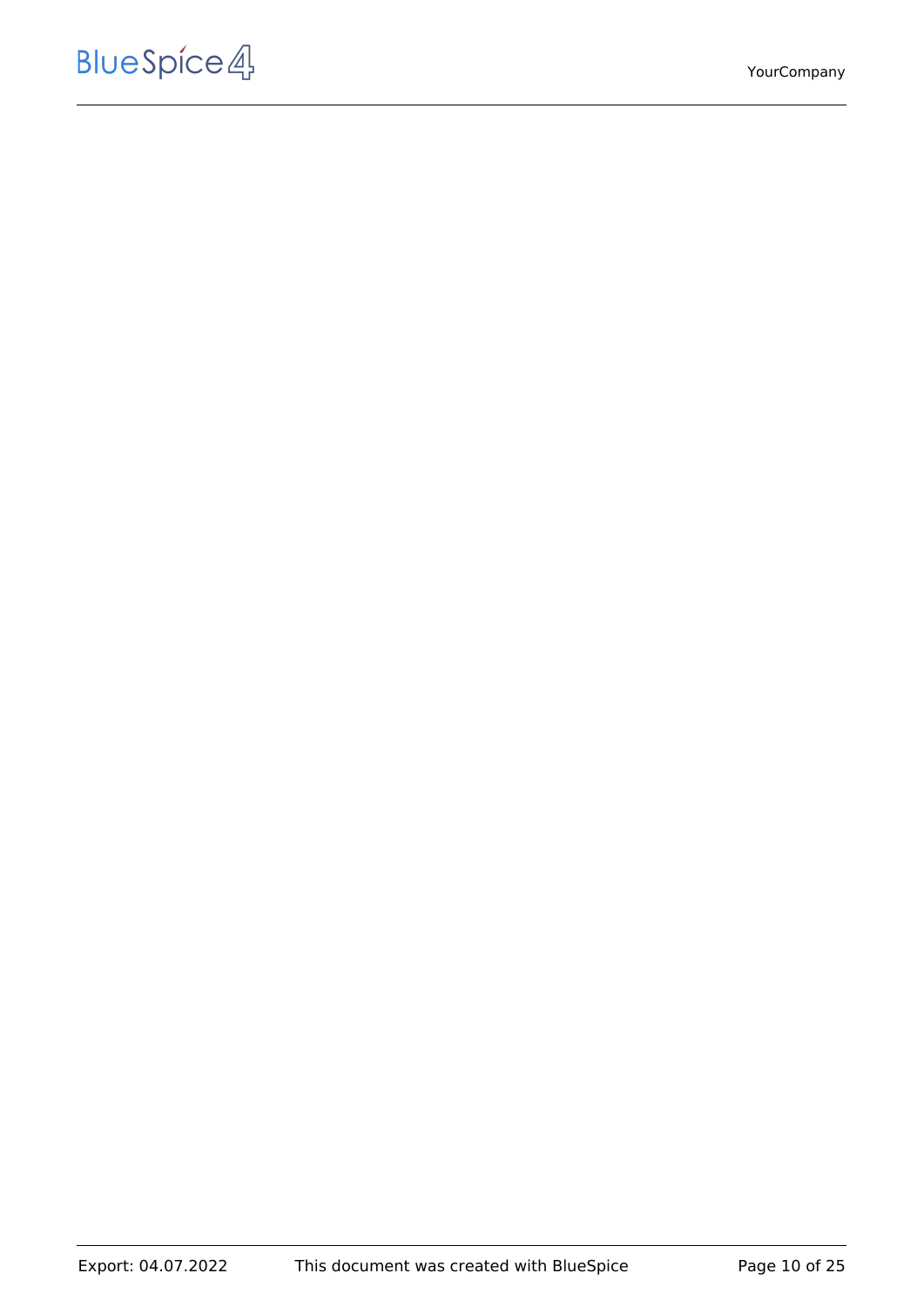## <span id="page-10-0"></span>Management Summary

YourCompany has organizational wikis.

The organization wikis vary in size, some have a size of only a few pages. About 5 wikis have a much larger size. All model company wikis have a total of about 400 users.

The following procedure has been defined:

Users are currently managed by SAML. In addition, access to the individual wikis should be controlled via SAML.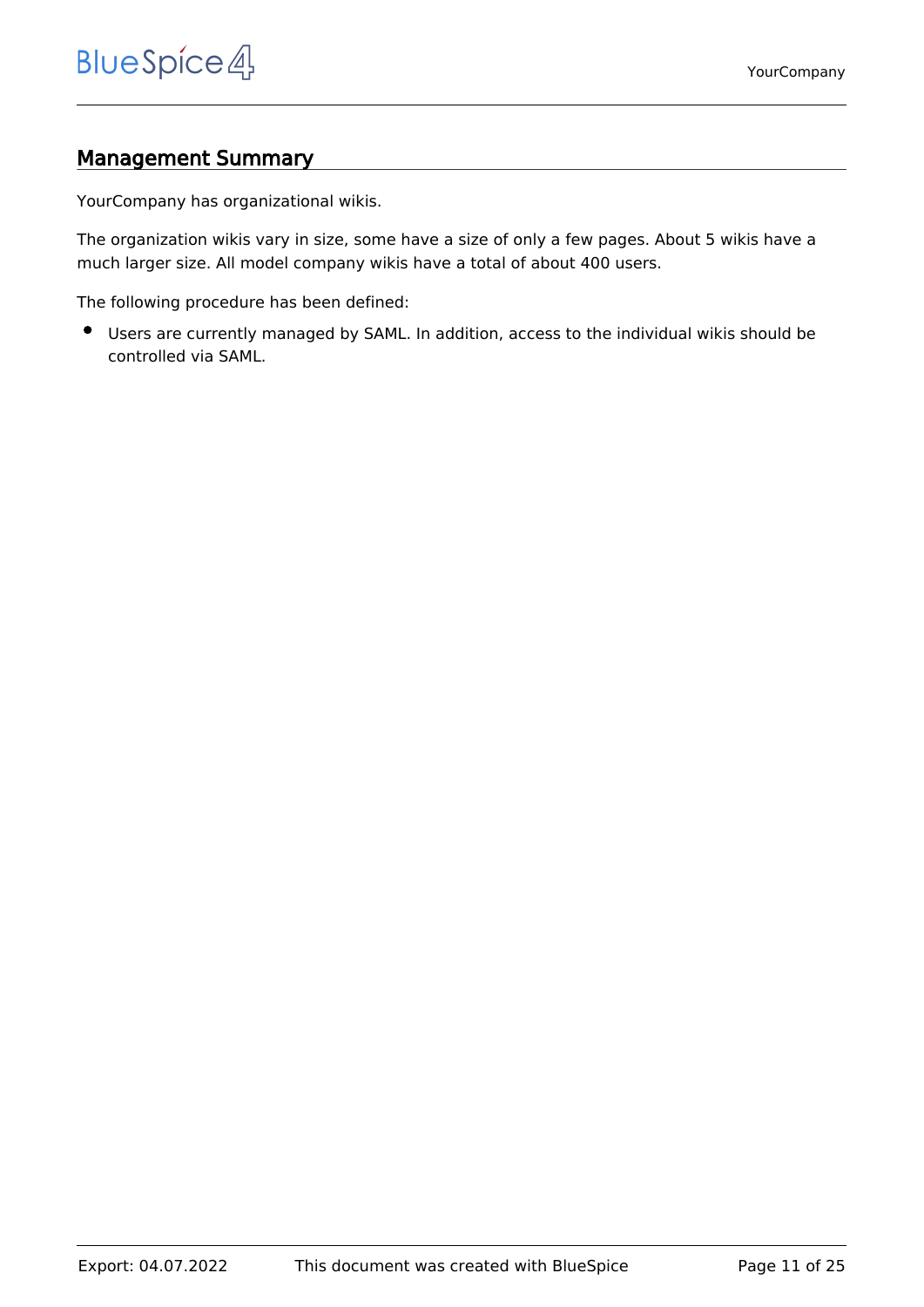## <span id="page-11-0"></span>Server Infrastructure

#### <span id="page-11-1"></span>**Server environment**

| <b>Server</b>            | <b>Server name</b>             | <b>URL</b>                            | <b>Configuration</b> |
|--------------------------|--------------------------------|---------------------------------------|----------------------|
| <b>Production System</b> | rz14.<br>yourcompany.<br>local | https://wiki.<br>yourcompany.<br>de/  | Ubuntu 16.04.        |
|                          |                                |                                       | 8 CPUs               |
|                          |                                |                                       | 32 GB RAM            |
| Development System       | rz14.<br>yourcompany.<br>local | https://wiki-a.<br>yourcompany.<br>de | Ubuntu 16.04.        |
|                          |                                |                                       | 8 CPUs               |
|                          |                                |                                       | 32 GB RAM            |

## <span id="page-11-2"></span>**Setup BlueSpice pro with WikiFarm**

#### <span id="page-11-3"></span>BlueSpice pro Services:

#### <span id="page-11-4"></span>Services for the operation of BlueSpice pro:

- Webserver (Apache) with PHP
- Database (MariaDB)  $\bullet$

#### <span id="page-11-5"></span>Additonal Services:

| <b>Service</b>                              | required for                                 |
|---------------------------------------------|----------------------------------------------|
| Node S/Parsoid                              | VisualEditor                                 |
| NodeJS/PhantomJS                            | generating screenshots (e.g. recent changes) |
| Java Application Server (Jetty)/ Tomcat     | PDF export                                   |
| Java Application Server (Jetty)/ VisualDiff | compare versions of a page                   |
| Java Application Server (Jetty)/ TeX        | math formulas                                |
| Search Server (ElasticSearch)               | search                                       |
| SVG-Renderer (Inkscape)                     | .svg                                         |
| Python/Pygmentize                           | syntax highlighting source code in pages     |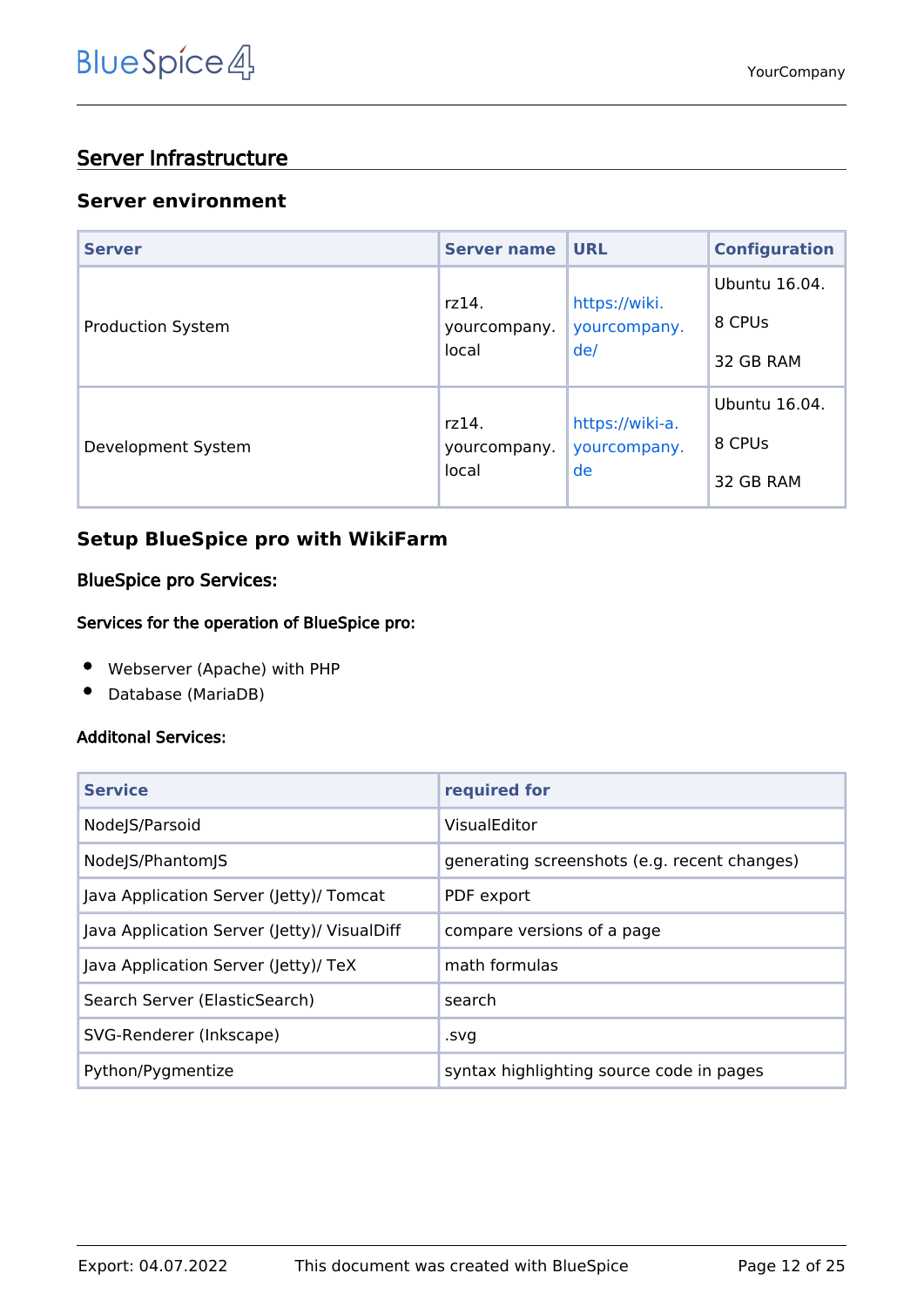## Scheme Docker Container

<span id="page-12-0"></span>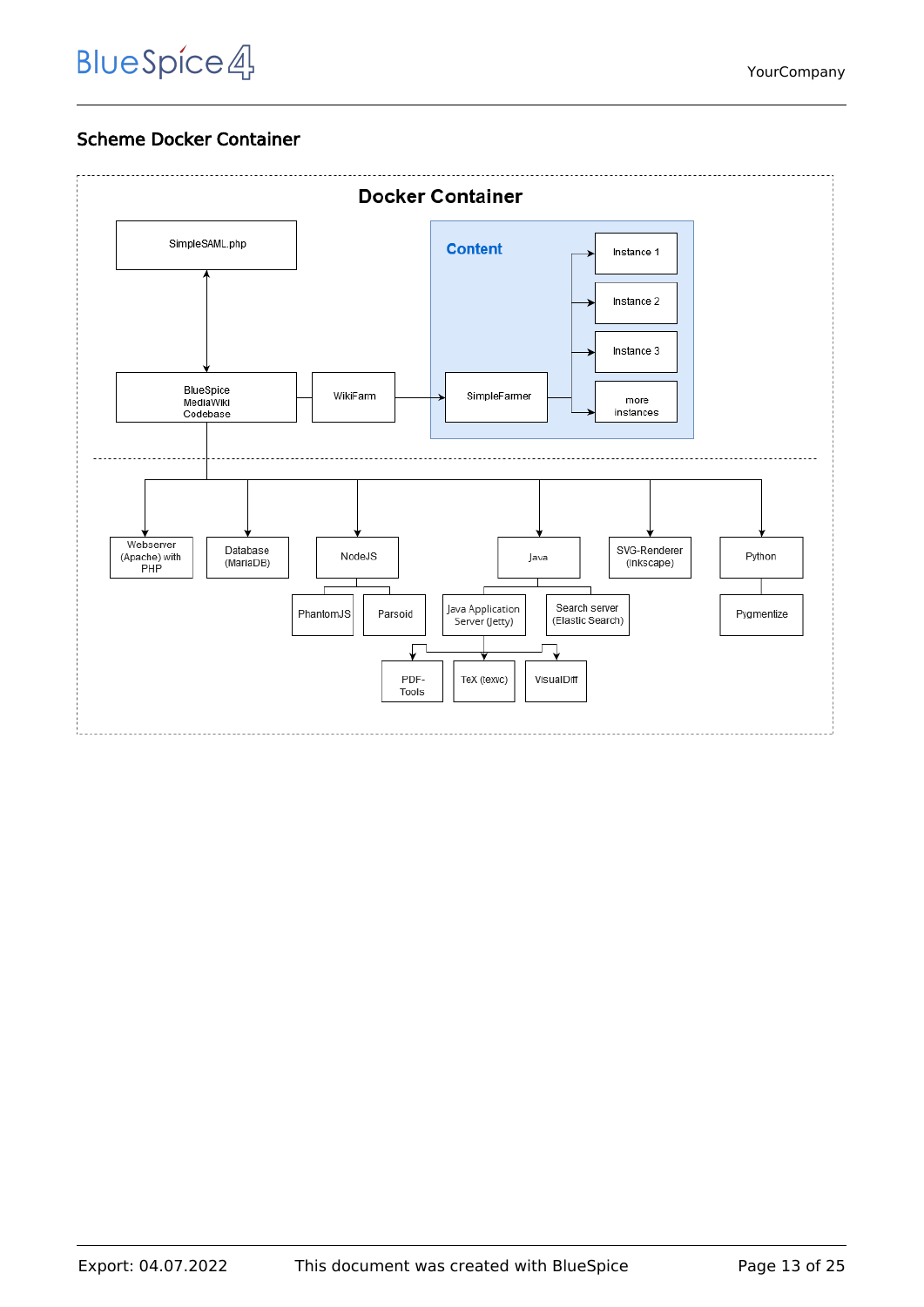## <span id="page-13-0"></span>Production Wiki

## <span id="page-13-1"></span>**History / Important Deployments**

| <b>Protocol by</b>               | Horst Schreiber |
|----------------------------------|-----------------|
| <b>First installation</b>        | 2017-04-02      |
| Update to current codebase 3.0.0 | 2018-11-26      |
| <b>Update to 3.0.1</b>           | 2019-03-27      |
| <b>Update</b>                    |                 |

#### <span id="page-13-2"></span>**Access**

| <b>Remote Access</b> | VPN -> SSH    |
|----------------------|---------------|
| l ID                 | la exNNNNN    |
| Username for SSH     | ICA\a exNNNNN |

## <span id="page-13-3"></span>**Installed programs (applications)**

| <b>URL</b>                  | https://wiki.yourcompany.com                                              |
|-----------------------------|---------------------------------------------------------------------------|
| <b>Domains</b>              | wiki.yourcompany.com<br>wikidocs.yourcompany.com                          |
| <b>Server name</b>          | rz14.yourcompany.local                                                    |
| <b>Operating System</b>     | Ubuntu 16.04.                                                             |
| <b>BlueSpice Version</b>    | 3.0.1 per WikiFarm                                                        |
| <b>MediaWiki Version</b>    | 1.31.1                                                                    |
| <b>Deployment package</b>   | Docker                                                                    |
| <b>Path to Docker files</b> | /data/bluespice/bluespice                                                 |
| <b>Authentication</b>       | SAML.php                                                                  |
| <b>Notes</b>                | Group assignment to instances in 099-<br><b>AdditionalPermissions.php</b> |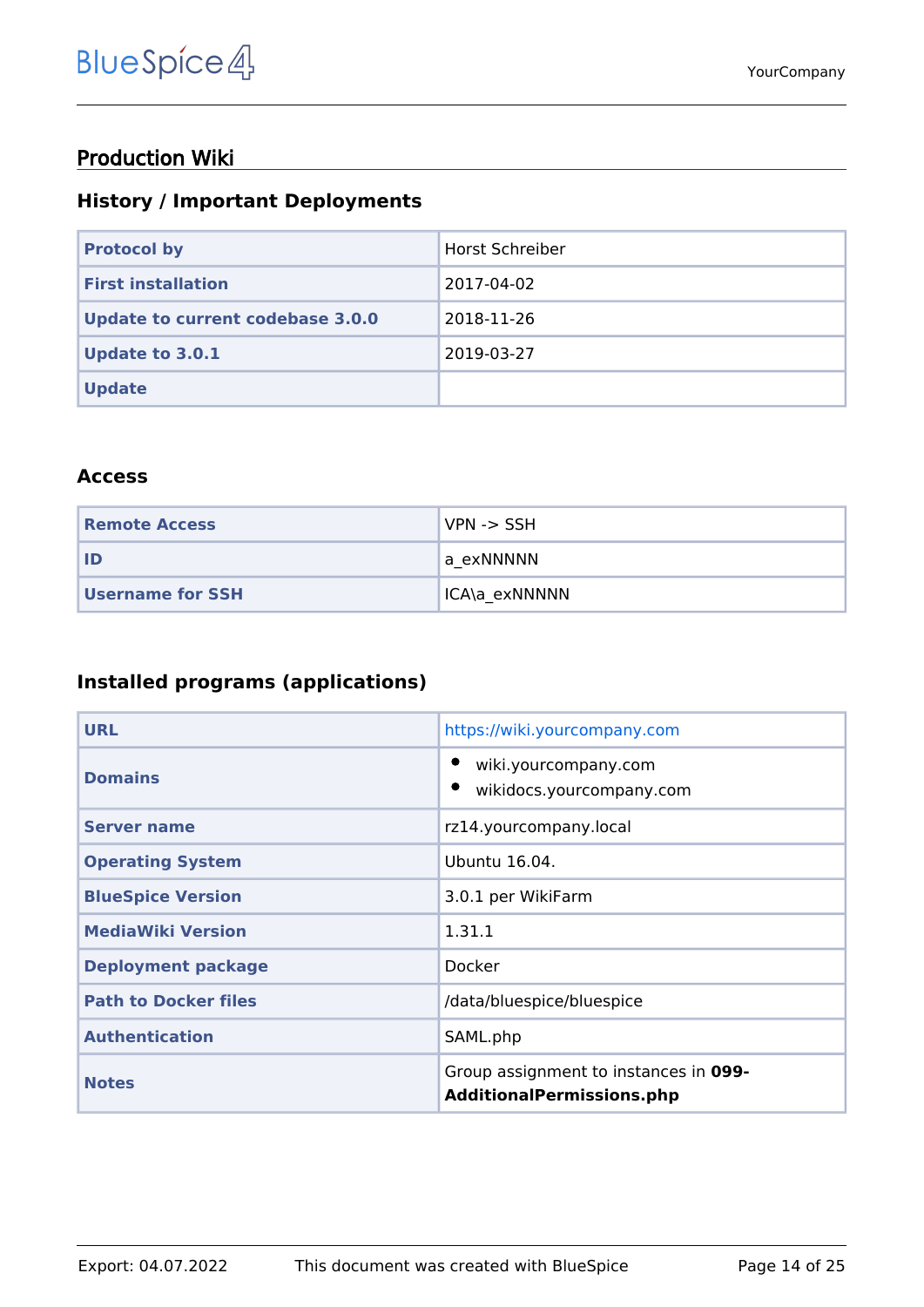### <span id="page-14-0"></span>**Please note for updates**

Since it is currently not possible to set the permissions properly, the **delete** permission has been withdrawn from the **editor** DefaultSettings.php.

#### <span id="page-14-1"></span>**Docker**

#### <span id="page-14-2"></span>Starting Docker

```
docker run -d -v /data/bluespice/certificates:/etc/apache2/ssl -v 
/data/bluespice/bluespice/099-AdditionalPermissions.php:/var/www/bluespice/w
/settings.d/099-
     AdditionalPermissions.php -v 
/data/bluespice/database:/var/lib/mysql -v 
/data/bluespice/elasticsearch:/var/lib/elasticsearch -v 
/data/bluespice/bluespice:/opt/bluespice-docker -v /data/bluespice/backup:
/backup -v 
/data/backups-mediawiki:/import -e "TZ=Europe/musterfirma" -lCE -t -p 80:80 -
p 443:443 -p 8000:8000 
     -p 8001:8001 1d85e6a800e9
```
#### <span id="page-14-3"></span>Docker IP

```
cat /etc/doc ker/daemon.json
{
         "bip": "172.19.10.1/24",
         "fixed-cidr": "172.19.10.1/24"
}
```
## <span id="page-14-4"></span>**Backup / Cronjobs**

#### <span id="page-14-5"></span>Cronjobs

| runJobs | daily |
|---------|-------|
|---------|-------|

#### <span id="page-14-6"></span>Backup

| <b>BackupDatabases</b> | daily |
|------------------------|-------|
|------------------------|-------|

#### <span id="page-14-7"></span>**Services**

#### <span id="page-14-8"></span>Database

| Programm       | MariaDB |
|----------------|---------|
| <b>Version</b> | 10.1.37 |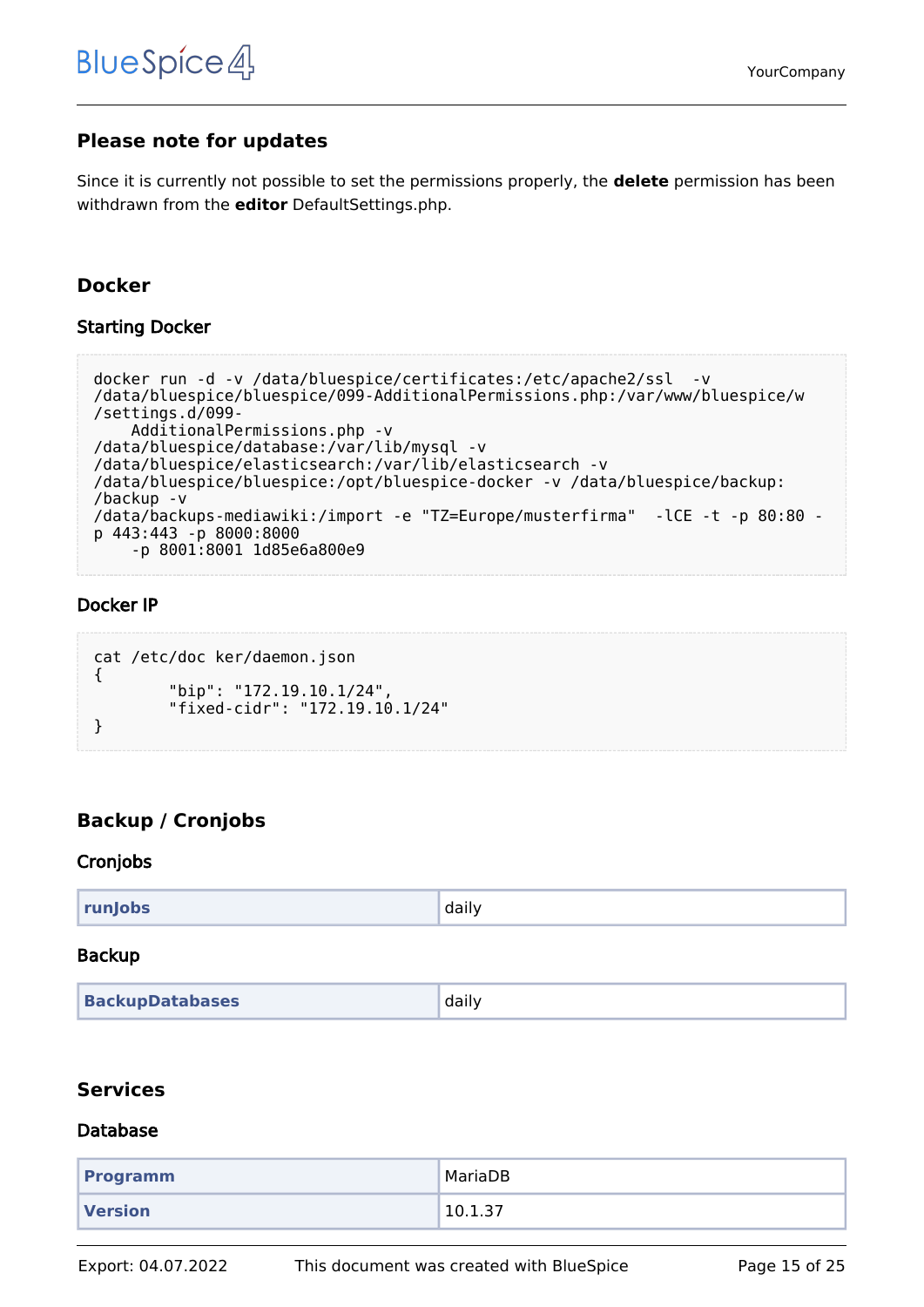#### <span id="page-15-0"></span>PHP

| <b><i>Children</i> Contract Contract</b><br>$-1301$ | - |
|-----------------------------------------------------|---|

#### <span id="page-15-1"></span>Jetty

| Version |  |
|---------|--|

#### <span id="page-15-2"></span>Caching

| $ $ opcache | <b>Yes</b> |
|-------------|------------|
| memcached   | <b>No</b>  |

#### <span id="page-15-3"></span>Webserver

| <b>Programm</b> | Apache                 |
|-----------------|------------------------|
| Version         | $^{\backprime}$ 2.4.18 |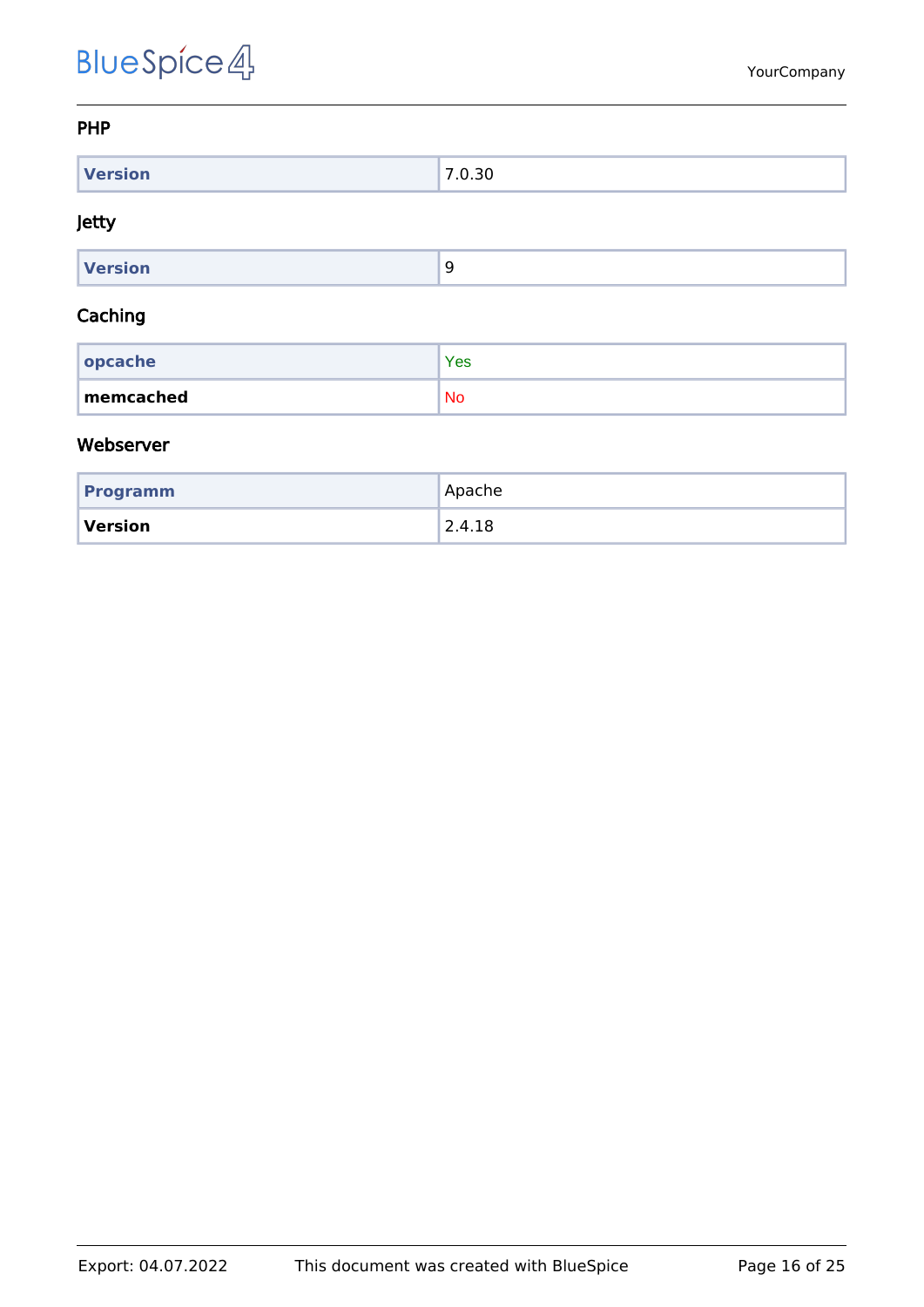## <span id="page-16-0"></span>Development Wiki

| <b>Belongs to:</b>                   | YourCompany | <b>Account</b><br><b>Manager:</b>               | Doe,<br>John      | Contract<br>Type:     | Subscription                                 |
|--------------------------------------|-------------|-------------------------------------------------|-------------------|-----------------------|----------------------------------------------|
| <b>First</b><br><b>Installation:</b> | 2018/11/26  | Last Update:                                    | 019<br>/03<br>/26 | Performance<br>Level: | Standard with<br>WikiFarm and<br>Development |
| Contract<br>Start:                   | 2018/09/03  | <b>Minimum</b><br><b>Contract Period: Years</b> | 2                 |                       |                                              |

**Short Description** Test system: BlueSpice 3 pro Standard with WikiFarm and Development

### <span id="page-16-1"></span>**History / Important Deployments**

| <b>Protocol by</b>        | Sarah Naumann |
|---------------------------|---------------|
| <b>First Installation</b> | 2018-11-26    |
| <b>Update to 3.0.1</b>    | 2019-03-26    |
| <b>Update</b>             |               |

#### <span id="page-16-2"></span>**Access**

| <b>Remote Access</b>    | $NPN \rightarrow SSH$ |
|-------------------------|-----------------------|
| ID                      | a exNNNNN             |
| <b>Username for SSH</b> | 'ICA\a exNNNNN        |

## <span id="page-16-3"></span>**Installed programs (applications)**

| <b>URL</b>                | https://wiki.yourcompany.com                    |
|---------------------------|-------------------------------------------------|
| <b>Domains</b>            | wiki.yourcompany.com<br>wikidoc.yourcompany.com |
| <b>Server Name</b>        | rz17.musterfirma.local                          |
| <b>Operating System</b>   | Ubuntu 16.04.                                   |
| <b>BlueSpice Version</b>  | 3.0.1 per WikiFarm                              |
| <b>MediaWiki Version</b>  | 1.31.1                                          |
| <b>Deployment Package</b> | Docker                                          |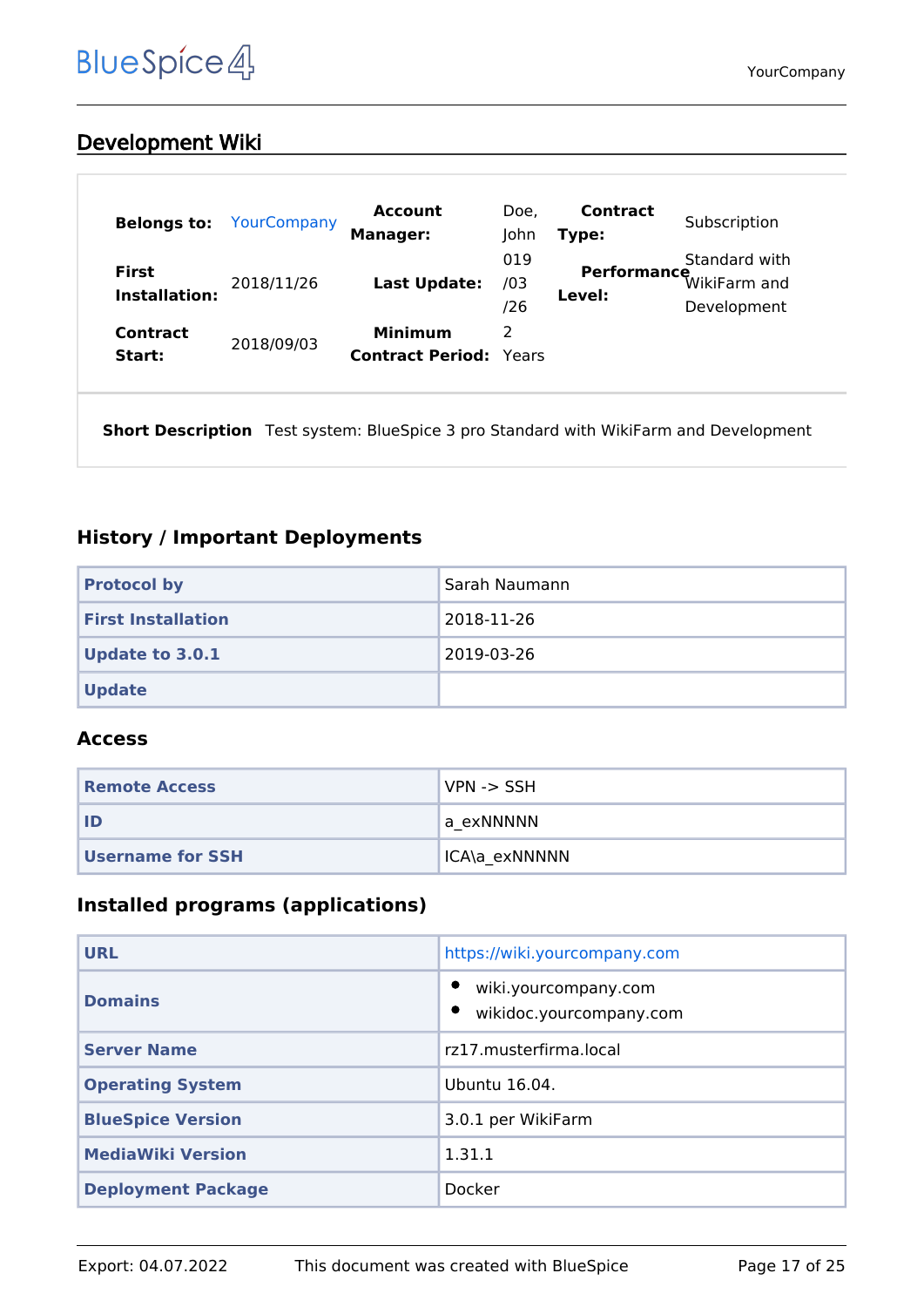| <b>Path to Docker files</b> | /data/bluespice/bluespice                                          |
|-----------------------------|--------------------------------------------------------------------|
| <b>Authentication</b>       | SAML.php                                                           |
| <b>Notes</b>                | Group assignment to instances in 099-<br>AdditionalPermissions.php |

#### <span id="page-17-0"></span>**Please note for updates**

Since it is currently not possible to set the permissions properly, the **delete** permission has been withdrawn from the **editor** DefaultSettings.php.

### <span id="page-17-1"></span>**Docker**

#### <span id="page-17-2"></span>Starting Docker

```
docker run -d -v /data/bluespice/certificates:/etc/apache2/ssl -v 
/data/bluespice/bluespice/099-AdditionalPermissions.php:/var/www/bluespice/w
/settings.d/
         099-AdditionalPermissions.php -v 
/data/bluespice/database:/var/lib/mysql -v 
/data/bluespice/elasticsearch:/var/lib/elasticsearch -v 
/data/bluespice/bluespice:/opt/bluespice-docker -v /data/bluespice/backup:
/backup -v 
/data/backups-mediawiki:/import -e "TZ=Europe/Berlin" -lCE -t -p 80:80 -p 443
:443 
         -p 8000:8000 -p 8001:8001 1d85e6a800e9
```
#### <span id="page-17-3"></span>Docker IP

```
cat /etc/doc ker/daemon.json
{
         "bip": "172.19.10.1/24",
         "fixed-cidr": "172.19.10.1/24"
}
```
## <span id="page-17-4"></span>**Backup / Cronjobs**

#### <span id="page-17-5"></span>Cronjobs

| runJobs | daily |
|---------|-------|
|         |       |

#### <span id="page-17-6"></span>Backup

| <b>BackupDatabases</b> | daily |
|------------------------|-------|
|                        |       |

#### <span id="page-17-7"></span>**Services**

#### <span id="page-17-8"></span>Database

| MariaDB<br><b>Program</b> |
|---------------------------|
|---------------------------|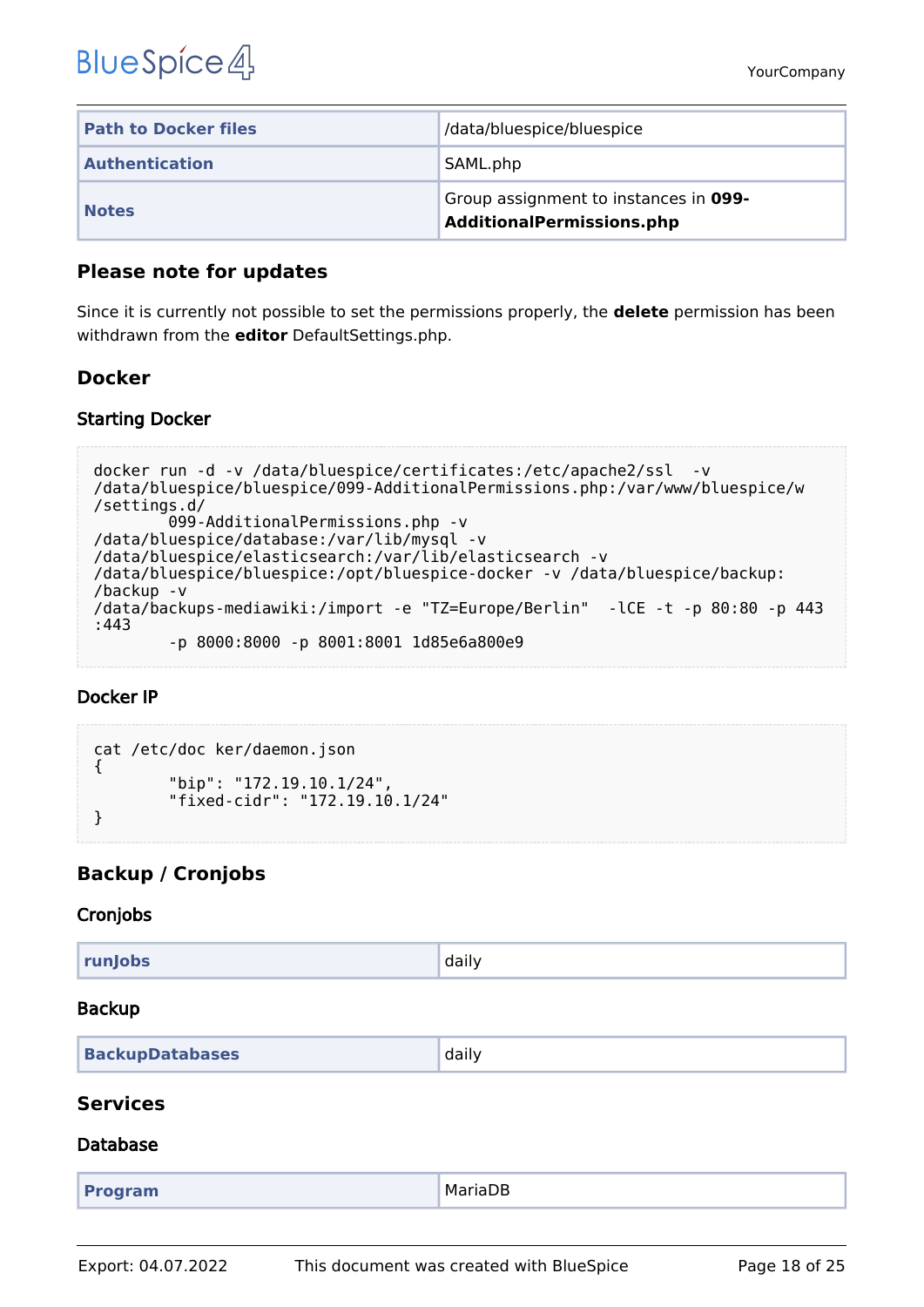| <b>Version</b> | .<br>$10^{-1}$<br>. |
|----------------|---------------------|

#### <span id="page-18-0"></span>PHP

| $M = \frac{1}{2}$<br>rsion | ۔<br>. J U |
|----------------------------|------------|
|                            |            |

#### <span id="page-18-1"></span>Jetty

| Version |  |
|---------|--|
|         |  |

#### <span id="page-18-2"></span>Caching

| $ $ opcache | Yes       |
|-------------|-----------|
| memcached   | <b>No</b> |

#### <span id="page-18-3"></span>Webserver

| Program | Apache |
|---------|--------|
| Version | 2.4.18 |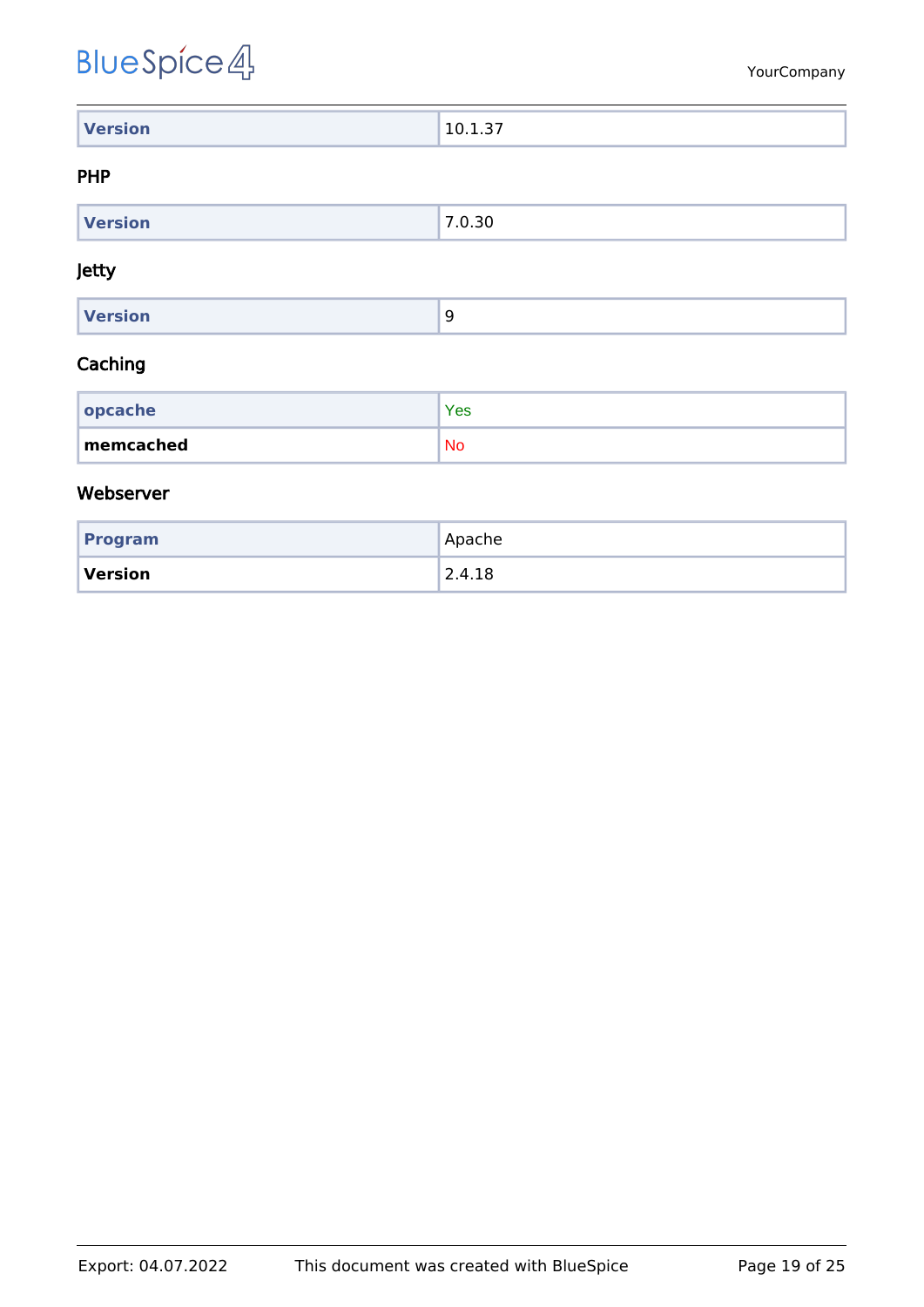## <span id="page-19-0"></span>Authentication and Security Levels

### <span id="page-19-1"></span>**SAML/Prod**

The following domains are all connected to SAML:

- $\bullet$ [wiki.yourcompany.com](https://wiki.yourcompany.com/w/index.php/Special:SimpleFarmer) = Main Instance = WikiFarm Management
- $\bullet$ [wiki.yourcompany.com](https://wiki.yourcompany.com/yourcompany) redirects to wiki.yourcompany.com/yourcompany= YourCompany Wiki
- $\bullet$ wikidocs.yourcompany.com redirects to wiki.yourcompany.com/yourcompany with local login

#### <span id="page-19-2"></span>**Security levels of wikis**

 $* = (all) =$  applies to every visitor of the wiki, including those who do not log in.

#### <span id="page-19-3"></span>Public

|            |                | permissions |                     |        |        |
|------------|----------------|-------------|---------------------|--------|--------|
| user group | login required | sys admin   | wiki maintain admin | editor | reader |
| []_Admin   | x              |             | ↗                   | х      | X      |
| $\ast$     | $- - -$        | $- - -$     | $- - -$             | х      | х      |

#### <span id="page-19-4"></span>Protected

|             |                | permissions |                     |        |        |
|-------------|----------------|-------------|---------------------|--------|--------|
| user group  | login required | sys admin   | wiki maintain admin | editor | reader |
| $[]$ Admin  | $\times$       | х           | x                   | х      | х      |
| [] Editeren | ΙX             | $- - -$     | ---                 | x      | х      |
| ∣∗          | $- - -$        |             |                     |        | х      |

#### <span id="page-19-5"></span>Private

|                             |                           | permissions |                     |        |        |
|-----------------------------|---------------------------|-------------|---------------------|--------|--------|
| user group                  | login required            | sys admin   | wiki maintain admin | editor | reader |
| []_Admin                    | $\boldsymbol{\mathsf{X}}$ | X           | X                   | х      | X      |
| [] Editeren                 | ΙX                        | ---         |                     | х      | X      |
| $\left[\ldots\right]$ Lezen | X                         | ---         | ---                 | ---    | X      |
| $\ast$                      | $- - -$                   | ---         | ---                 | ---    | ---    |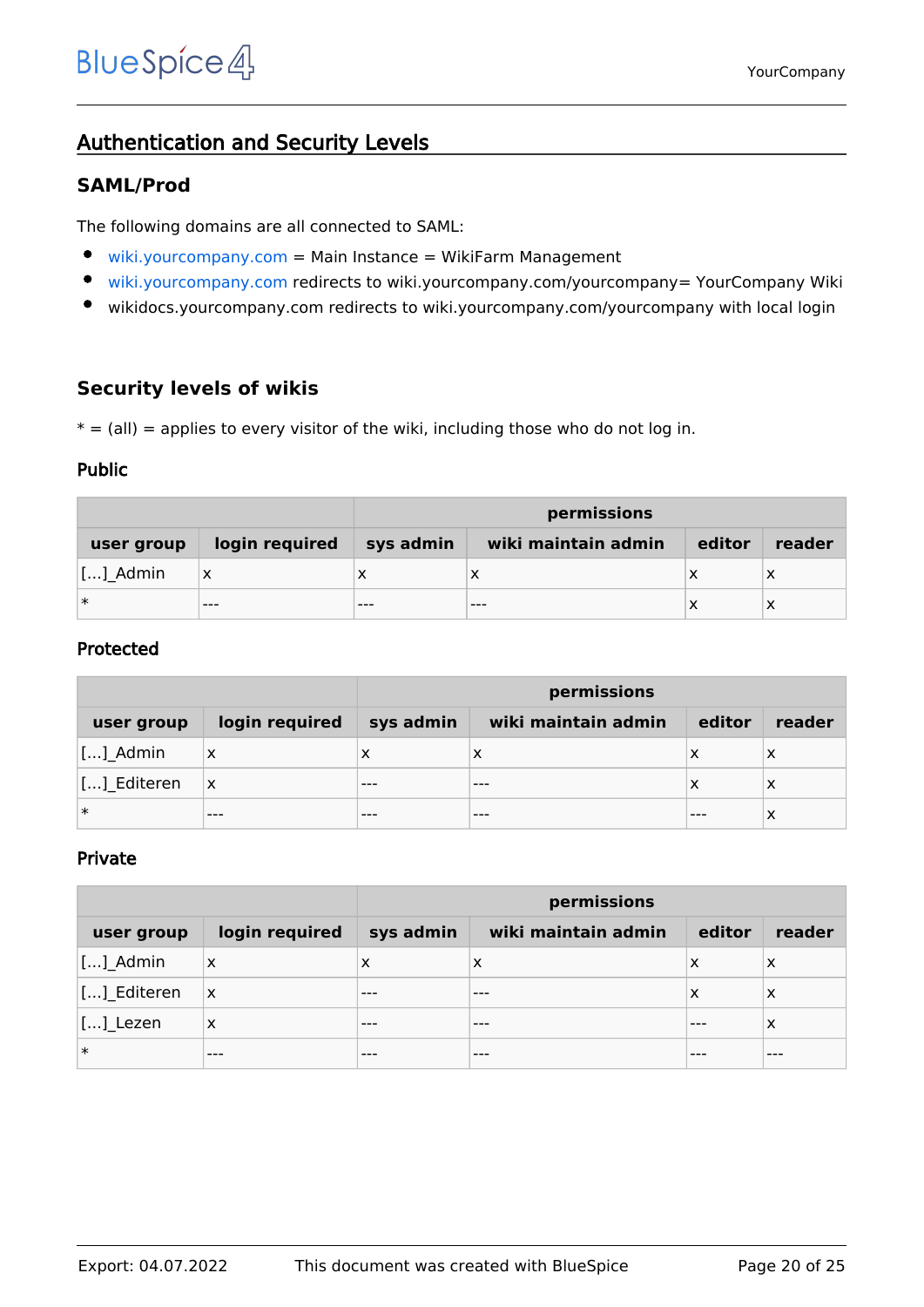#### <span id="page-20-0"></span>Admin

|            |                | permissions |                     |        |         |
|------------|----------------|-------------|---------------------|--------|---------|
| user group | login required | sys admin   | wiki maintain admin | editor | reader  |
| []_Admin   | х              |             |                     |        |         |
| ∣∗         | $- - -$        | $- - -$     | $- - -$             | ---    | $- - -$ |

## <span id="page-20-1"></span>**URL**

If the URL of a wiki does not exist (or there is a letter error because of case-sensitivity), the user is currently redirected to the farm management. Depending on the authorization level, the user might not have access. It is possible to redirect the user to a page of another instance. However, this can only be done **once**. Redirects always link to the same instance. On the target page you could, for example, store an overview of operating wikis.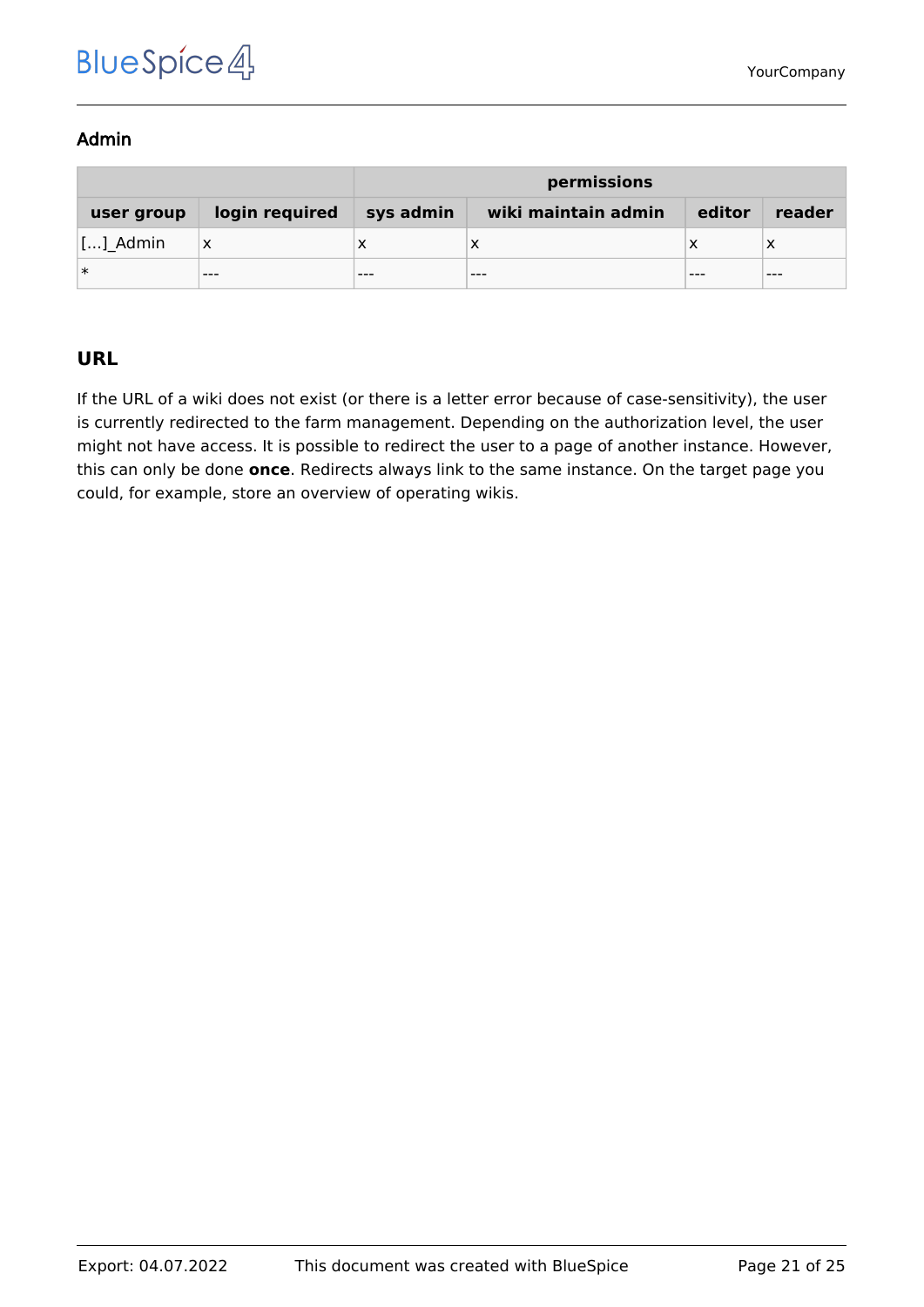## <span id="page-21-0"></span>**YourCompany/Production System**

| <b>Belongs to:</b>                                                                                           | YourCompany | <b>Account</b><br><b>Manager:</b>     | Schreiber,<br>Horst | <b>Contract</b><br>Type:     | Subscription                                 |
|--------------------------------------------------------------------------------------------------------------|-------------|---------------------------------------|---------------------|------------------------------|----------------------------------------------|
| <b>First</b><br>Installation:                                                                                | 2018/04/02  | <b>Last Update:</b>                   | 2019/03<br>127      | <b>Performance</b><br>Level: | Standard with<br>WikiFarm and<br>Development |
| <b>Contract</b><br>Start:                                                                                    | 2018/04/02  | <b>Minimum</b><br>Contract<br>Period: |                     |                              |                                              |
| Short<br>Production system: BlueSpice 3 pro Standard with WikiFarm with<br><b>Description</b><br>Development |             |                                       |                     |                              |                                              |

| 4 Please note for updates manufactured and contact and produce and produce and produce and produce and produce and produce and produce and produce and produce and produce and produce and produce and produce and produce and |  |
|--------------------------------------------------------------------------------------------------------------------------------------------------------------------------------------------------------------------------------|--|
|                                                                                                                                                                                                                                |  |
|                                                                                                                                                                                                                                |  |
|                                                                                                                                                                                                                                |  |
|                                                                                                                                                                                                                                |  |
|                                                                                                                                                                                                                                |  |
|                                                                                                                                                                                                                                |  |
|                                                                                                                                                                                                                                |  |
|                                                                                                                                                                                                                                |  |
|                                                                                                                                                                                                                                |  |
|                                                                                                                                                                                                                                |  |
|                                                                                                                                                                                                                                |  |
|                                                                                                                                                                                                                                |  |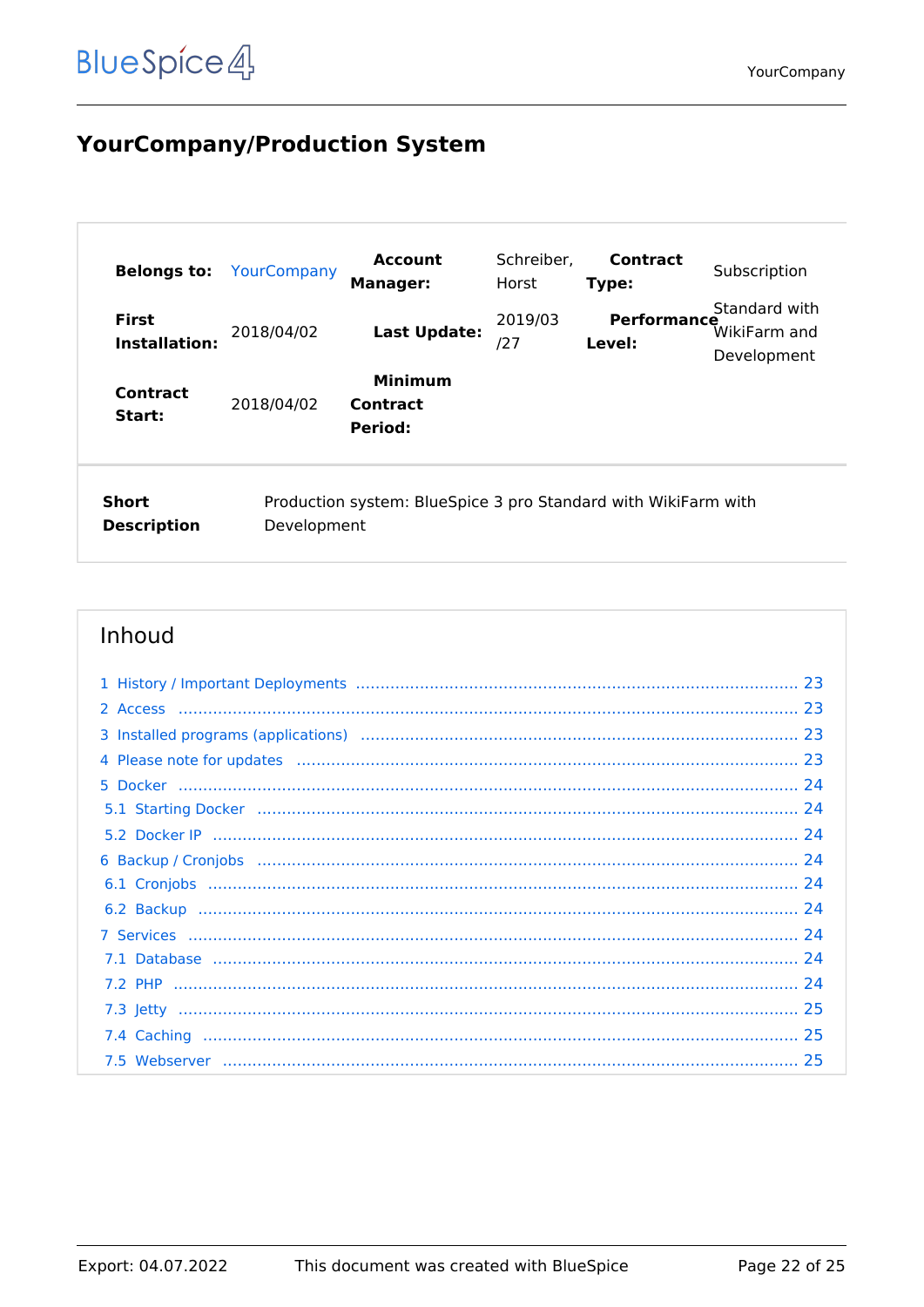## <span id="page-22-0"></span>**History / Important Deployments**

| <b>Protocol by</b>                      | Horst Schreiber |
|-----------------------------------------|-----------------|
| <b>First installation</b>               | 2017-04-02      |
| <b>Update to current codebase 3.0.0</b> | 2018-11-26      |
| <b>Update to 3.0.1</b>                  | 2019-03-27      |
| <b>Update</b>                           |                 |

#### <span id="page-22-1"></span>**Access**

| <b>Remote Access</b>    | VPN -> SSH    |
|-------------------------|---------------|
| ID                      | 'a exNNNNN    |
| <b>Username for SSH</b> | ICA\a exNNNNN |

## <span id="page-22-2"></span>**Installed programs (applications)**

| <b>URL</b>                  | https://wiki.yourcompany.com                                              |  |
|-----------------------------|---------------------------------------------------------------------------|--|
| <b>Domains</b>              | wiki.yourcompany.com<br>wikidocs.yourcompany.com                          |  |
| <b>Server name</b>          | rz14.yourcompany.local                                                    |  |
| <b>Operating System</b>     | Ubuntu 16.04.                                                             |  |
| <b>BlueSpice Version</b>    | 3.0.1 per WikiFarm                                                        |  |
| <b>MediaWiki Version</b>    | 1.31.1                                                                    |  |
| <b>Deployment package</b>   | Docker                                                                    |  |
| <b>Path to Docker files</b> | /data/bluespice/bluespice                                                 |  |
| <b>Authentication</b>       | SAML.php                                                                  |  |
| <b>Notes</b>                | Group assignment to instances in 099-<br><b>AdditionalPermissions.php</b> |  |

### <span id="page-22-3"></span>**Please note for updates**

Since it is currently not possible to set the permissions properly, the **delete** permission has been withdrawn from the **editor** DefaultSettings.php.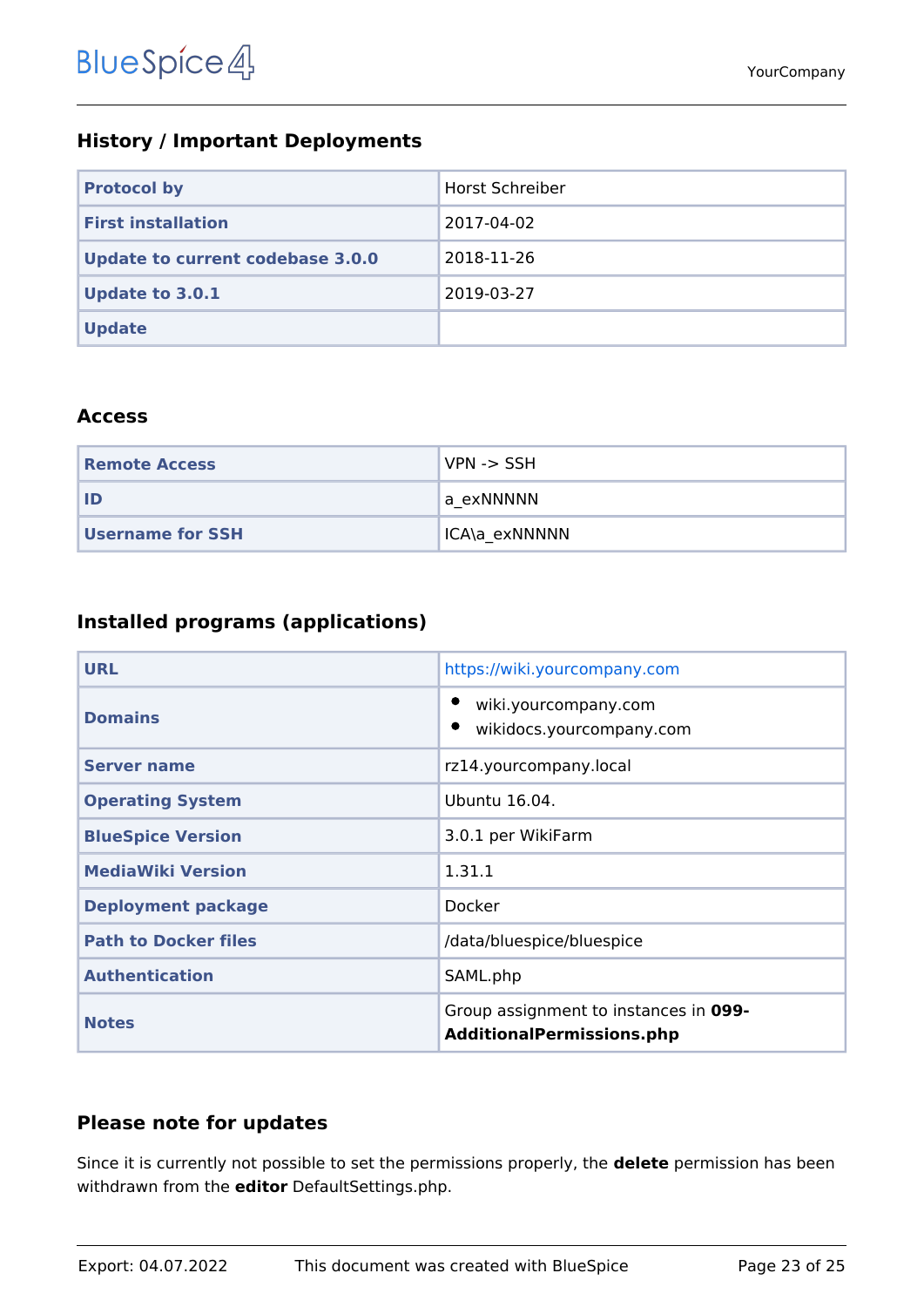#### <span id="page-23-0"></span>**Docker**

#### <span id="page-23-1"></span>Starting Docker

```
docker run -d -v /data/bluespice/certificates:/etc/apache2/ssl -v 
/data/bluespice/bluespice/099-AdditionalPermissions.php:/var/www/bluespice/w
/settings.d/099-
     AdditionalPermissions.php -v 
/data/bluespice/database:/var/lib/mysql -v 
/data/bluespice/elasticsearch:/var/lib/elasticsearch -v 
/data/bluespice/bluespice:/opt/bluespice-docker -v /data/bluespice/backup:
/backup -v 
/data/backups-mediawiki:/import -e "TZ=Europe/musterfirma" -lCE -t -p 80:80 -
p 443:443 -p 8000:8000 
     -p 8001:8001 1d85e6a800e9
```
#### <span id="page-23-2"></span>Docker IP

```
cat /etc/doc ker/daemon.json
{
 "bip": "172.19.10.1/24",
 "fixed-cidr": "172.19.10.1/24"
}
```
### <span id="page-23-3"></span>**Backup / Cronjobs**

#### <span id="page-23-4"></span>**Cronjobs**

| runJobs | daily |
|---------|-------|
|         |       |

#### <span id="page-23-5"></span>Backup

| <b>BackupDatabases</b> | daily |
|------------------------|-------|
|------------------------|-------|

#### <span id="page-23-6"></span>**Services**

#### <span id="page-23-7"></span>Database

| <b>Programm</b> | MariaDB |
|-----------------|---------|
| <b>Version</b>  | 10.1.37 |

#### <span id="page-23-8"></span>PHP

| <b>Version</b> | 0.30<br>$\overline{\phantom{a}}$<br>- 11<br>. |
|----------------|-----------------------------------------------|
|                |                                               |